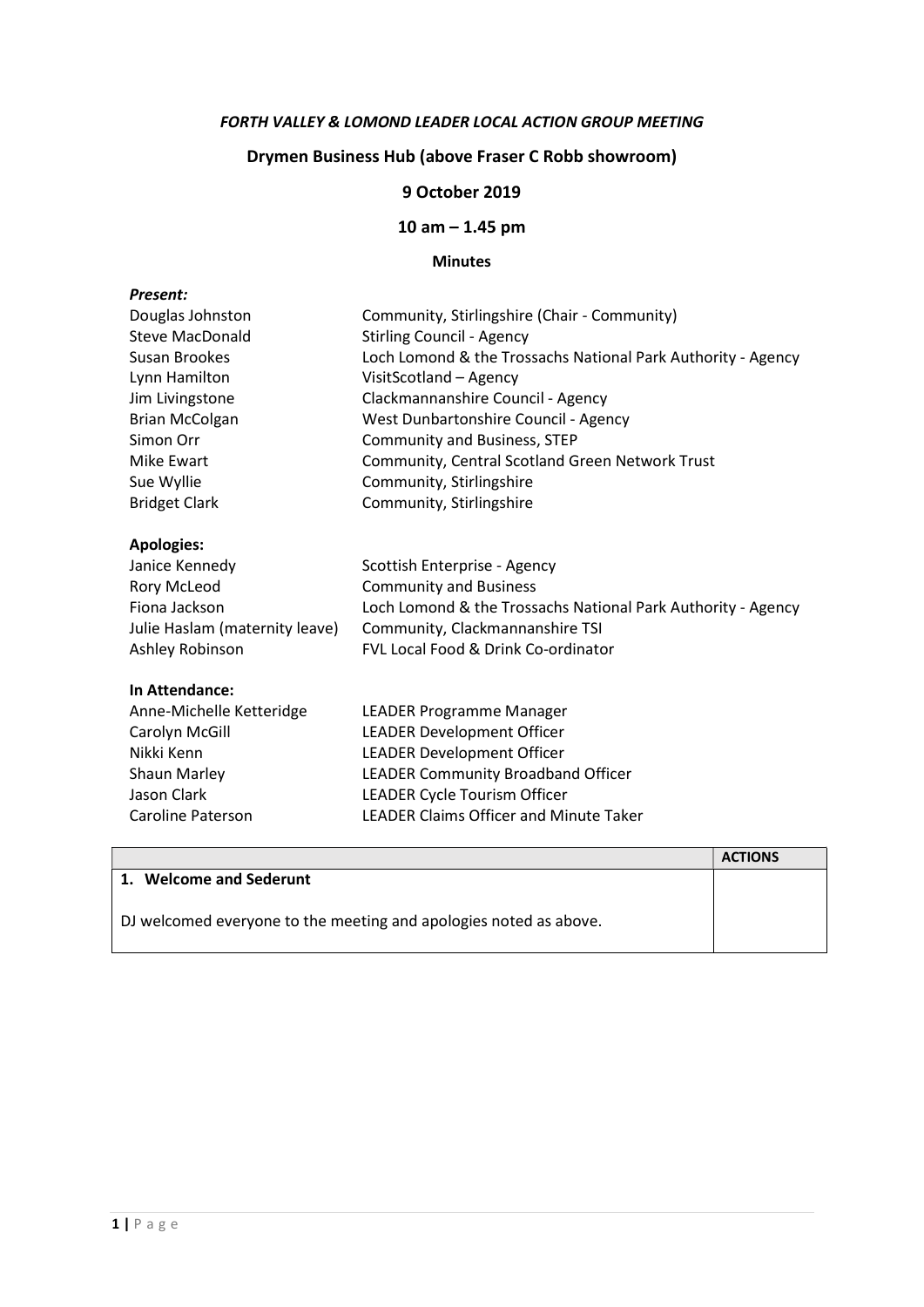| 2. Quorum and Conflicts of Interest                                                                                                                                                                                                                                                                                                                                              |                                  |
|----------------------------------------------------------------------------------------------------------------------------------------------------------------------------------------------------------------------------------------------------------------------------------------------------------------------------------------------------------------------------------|----------------------------------|
| DJ asked AMK if the meeting was quorate. She confirmed the LAG meeting was<br>quorate.                                                                                                                                                                                                                                                                                           |                                  |
| AMK reported a few conflicts of interest in today's projects for assessment:                                                                                                                                                                                                                                                                                                     |                                  |
| West Highland Way - A more sustainable future (SB - National Park)<br>Weigh Ahead (SMacD - Stirling Council and SO - STEP)<br>Changes to Leny Falls (SB - National Park, SMacD - Stirling Council & LH -<br>VisitScotland)                                                                                                                                                       |                                  |
| 3. Minutes of Last Meeting and Matters Arising                                                                                                                                                                                                                                                                                                                                   |                                  |
| DJ noted that we have 2 meeting minutes to approve - 6 March 2019 and 19 June<br>2019.                                                                                                                                                                                                                                                                                           |                                  |
| SW noted her name was missed from the list of who left the room before item 5.2<br>More than a Post Office and returned after item 5.3 Lower Station Yard<br>Improvement Works, Crianlarich due to conflicts in both. Minutes of 6 March were<br>proposed by SW and seconded by LH.                                                                                              | <b>MINUTE</b><br><b>APPROVED</b> |
| Matters arising from 6 March 2019:<br>AMK noted that Lower Station Yard were not successful is gaining their RTIF match<br>funding but are working with Stirling Council on options.                                                                                                                                                                                             |                                  |
|                                                                                                                                                                                                                                                                                                                                                                                  |                                  |
| Minute from 19 June proposed by JL and seconded by SMacD.                                                                                                                                                                                                                                                                                                                        | <b>MINUTE</b><br><b>APPROVED</b> |
| Matters arising from 19 June 2019:<br>AMK advised Bowling have now confirmed match funding and an offer of grant for<br>£250k has now been issued. Bowling have started on preparatory works.                                                                                                                                                                                    |                                  |
| 4. Process for assessing today's projects                                                                                                                                                                                                                                                                                                                                        |                                  |
| AMK noted that there are enough funds in the Rural Enterprise pot for today's<br>projects but short in the Community pot so proposed a ranking system after<br>projects have been heard. The Sustrans project has already been submitted to<br>current round of funds for reallocation and we are awaiting the outcome. AMK<br>noted approvals today will go to the central pot. |                                  |
| 5. Projects for Assessment                                                                                                                                                                                                                                                                                                                                                       |                                  |
| 5.1 West Highland Way - A more sustainable future                                                                                                                                                                                                                                                                                                                                |                                  |
| SB left the room.                                                                                                                                                                                                                                                                                                                                                                |                                  |
|                                                                                                                                                                                                                                                                                                                                                                                  |                                  |
|                                                                                                                                                                                                                                                                                                                                                                                  |                                  |
|                                                                                                                                                                                                                                                                                                                                                                                  |                                  |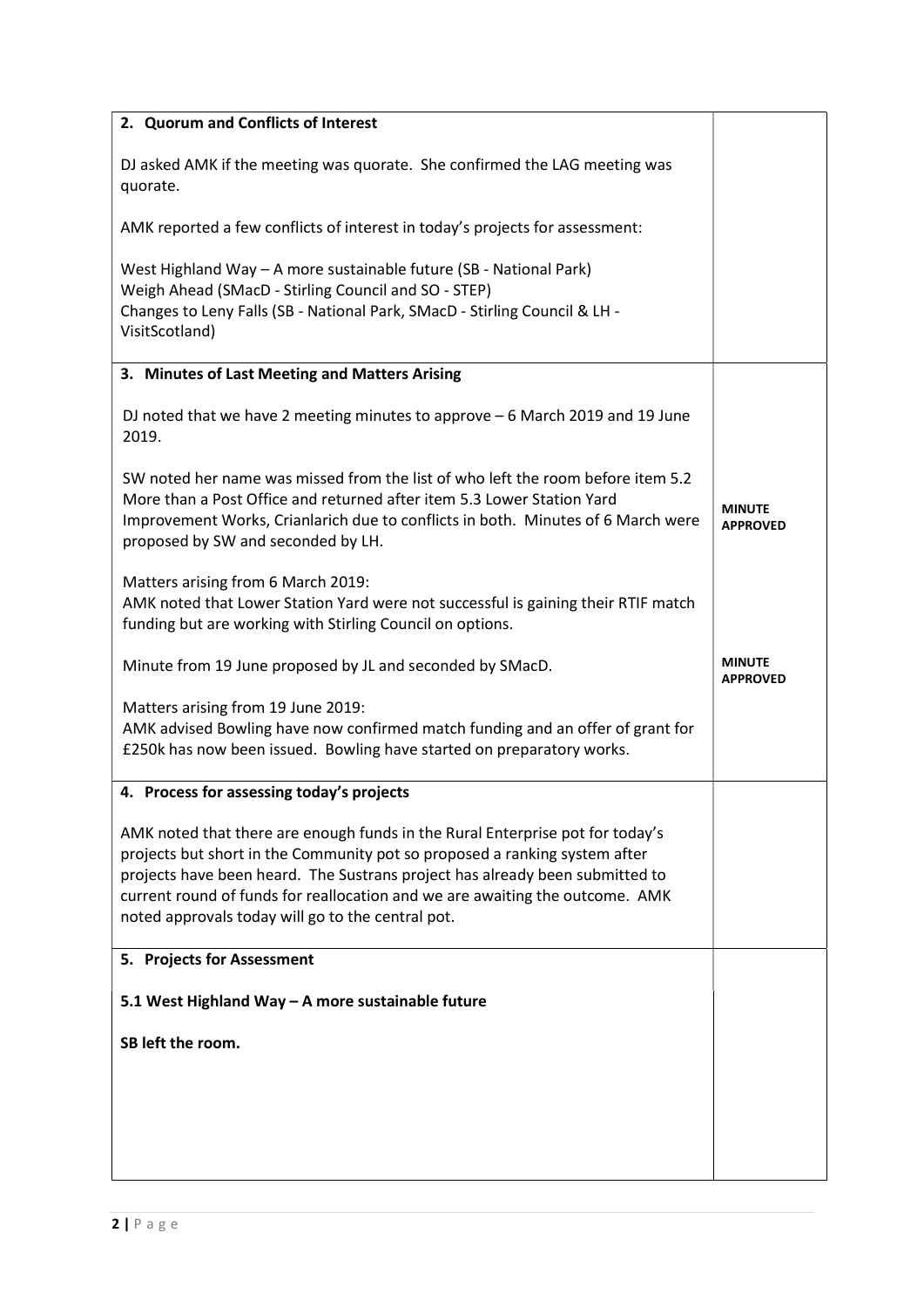| FORTH<br>$f + r$                                                                                                                               | <b>Funding Request</b>                                                                                                                 |                                                                                                                                                                                                                                                                                                                                                                                                                                                                                                                 |                                                              |
|------------------------------------------------------------------------------------------------------------------------------------------------|----------------------------------------------------------------------------------------------------------------------------------------|-----------------------------------------------------------------------------------------------------------------------------------------------------------------------------------------------------------------------------------------------------------------------------------------------------------------------------------------------------------------------------------------------------------------------------------------------------------------------------------------------------------------|--------------------------------------------------------------|
| Applicant:<br>Loch Lomond & National Park                                                                                                      | <b>Total Project Cost:</b>                                                                                                             | £70,000                                                                                                                                                                                                                                                                                                                                                                                                                                                                                                         |                                                              |
| Authority                                                                                                                                      | <b>Eligible Project Costs:</b>                                                                                                         | £70,000                                                                                                                                                                                                                                                                                                                                                                                                                                                                                                         |                                                              |
| 01/11/19<br><b>Start Date:</b><br>Finish Date: 31/11/19                                                                                        | <b>Total LEADER requested:</b>                                                                                                         | £70,000                                                                                                                                                                                                                                                                                                                                                                                                                                                                                                         |                                                              |
| <b>Planning Permission:</b>                                                                                                                    | Intervention rate:<br>100%<br>(Inter-Scotland cooperation project split equally<br>between FVL LAG, Argyll & Isles LAG & Highland LAG) |                                                                                                                                                                                                                                                                                                                                                                                                                                                                                                                 |                                                              |
| N/A                                                                                                                                            | £23,333 each LAG                                                                                                                       |                                                                                                                                                                                                                                                                                                                                                                                                                                                                                                                 |                                                              |
|                                                                                                                                                |                                                                                                                                        |                                                                                                                                                                                                                                                                                                                                                                                                                                                                                                                 |                                                              |
| celebrate its 40 <sup>th</sup> anniversary in 2020.                                                                                            |                                                                                                                                        | CMcG presented this project to the LAG advising that the West Highland Way will                                                                                                                                                                                                                                                                                                                                                                                                                                 |                                                              |
| sustainability of this long distance route.                                                                                                    |                                                                                                                                        | This project seeks to employ a full time project manager to deliver a year of<br>business planning, commercial development and marketing activity towards                                                                                                                                                                                                                                                                                                                                                       |                                                              |
| by the National Park authority.                                                                                                                |                                                                                                                                        | The existing WHW Management Groups focus is on the maintenance and statutory<br>requirements along the route and don't have the capacity or skill resources for<br>marketing and developing the site, activity to date has been delivered at low scale                                                                                                                                                                                                                                                          |                                                              |
| route                                                                                                                                          |                                                                                                                                        | Funding from LEADER would allow them to address some of the key proposals that<br>came from the 2017 review, namely governance, marketing and sustainability of                                                                                                                                                                                                                                                                                                                                                 |                                                              |
| CMcG referred to comments from scores advising that LLTNP are already<br>due to being deemed too small for national and international funding. |                                                                                                                                        | underwriting the project and that they were turned down for EventScotland funding                                                                                                                                                                                                                                                                                                                                                                                                                               |                                                              |
| someone internally to the tourism team at the NP in November who will be<br>commissioning the event. LAG concerned about tight timeline.       |                                                                                                                                        | DJ thanked CMcG and asked the LAG for comments. LAG were supportive of<br>project and happy to be lead LAG, but queried arts event mentioned throughout the<br>project plan raising concerns of time required to organise an event, and could take<br>over whole project. CMcG advised that event management is not part of LEADER<br>officer responsibilities and will seek clarification in the form of a brief from LLTNP.<br>AMK advised she received an email from applicant advising they plan to appoint | <b>APPROVED</b><br><b>WITH SPECIFIC</b><br><b>CONDITIONS</b> |
| LAG unanimously agreed to approve subject to specific condition<br>be managed and funded.                                                      |                                                                                                                                        | clarity provided about the event element of the project - how is it going to                                                                                                                                                                                                                                                                                                                                                                                                                                    |                                                              |
| submitted to central pot.                                                                                                                      |                                                                                                                                        | AMK noted detail to be circulated to the LAG by email for approval. Adding that<br>project is also subject to pre-approval check for Scottish Government and will be                                                                                                                                                                                                                                                                                                                                            |                                                              |
| SB returned.                                                                                                                                   |                                                                                                                                        |                                                                                                                                                                                                                                                                                                                                                                                                                                                                                                                 |                                                              |
| 5.2 Weigh Ahead - Zero Waste Shop, Dunblane                                                                                                    |                                                                                                                                        |                                                                                                                                                                                                                                                                                                                                                                                                                                                                                                                 |                                                              |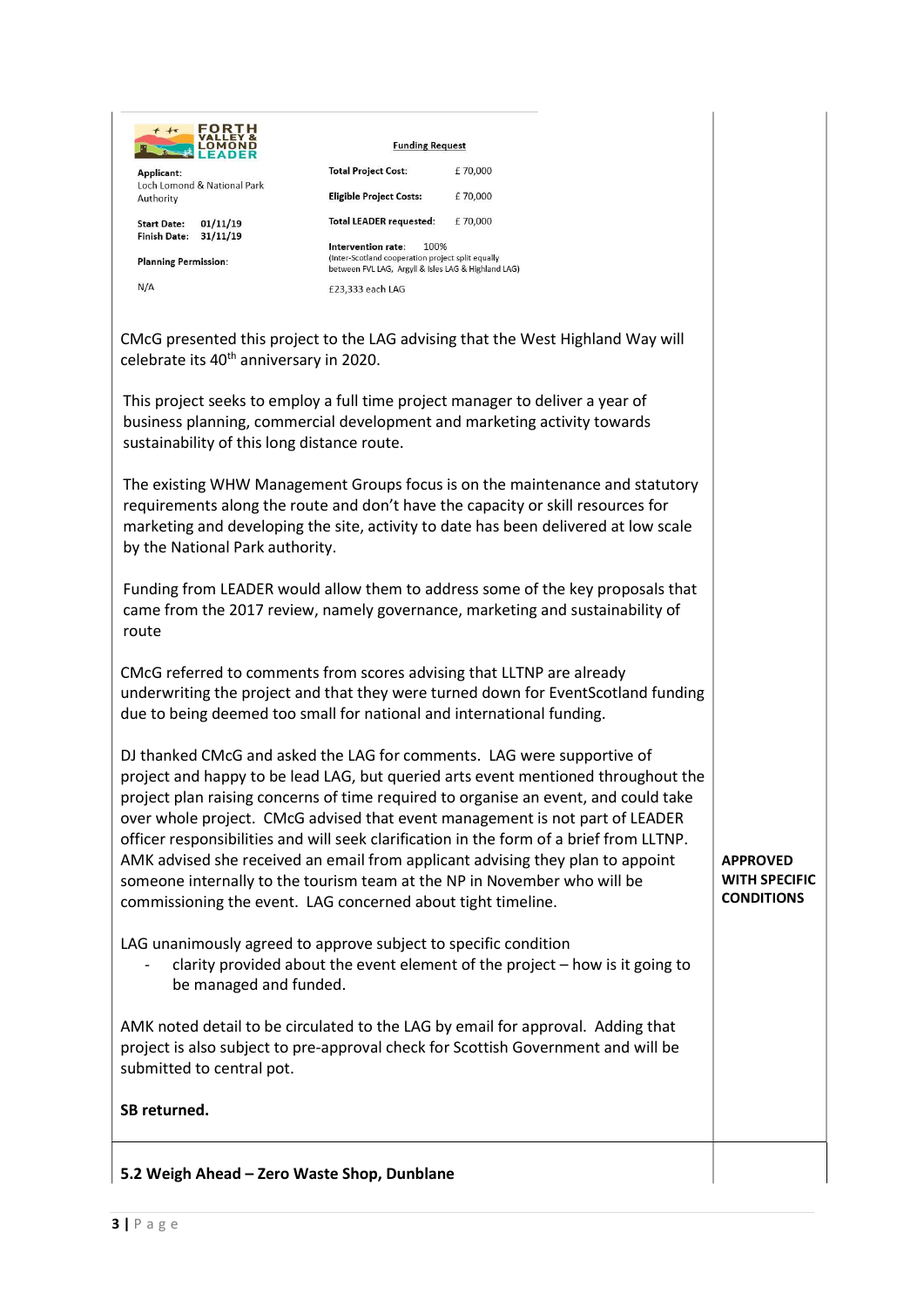### SMacD stayed out of the room and SO left the room.

| FORTH<br>$f + r$                                                                                             | <b>Funding Request</b>                                                                                                                                                                                                       |             |
|--------------------------------------------------------------------------------------------------------------|------------------------------------------------------------------------------------------------------------------------------------------------------------------------------------------------------------------------------|-------------|
|                                                                                                              | <b>Total Project Cost:</b>                                                                                                                                                                                                   | £ 25,794.50 |
| Applicant: Weigh CIC<br>(Rosie Hunter)                                                                       | <b>Eligible Project Costs:</b>                                                                                                                                                                                               | £25.794.50  |
| <b>Start Date: 01/11/2019</b>                                                                                | Total LEADER requested:                                                                                                                                                                                                      | £12,897.25  |
| 31/03/2020<br><b>Finish Date:</b>                                                                            | Intervention rate:<br>50%                                                                                                                                                                                                    |             |
| <b>Planning Permission:</b>                                                                                  | Match funding:<br>Firstport - £5,000 (C)                                                                                                                                                                                     |             |
| Listed Building Planning Consent - In<br>Progress with Stirling Council<br>[expected to be straight forward] | Dunblane BID - £500 (C)<br>Stirling Council Community Pride - £1,500 (C)<br>Braes of Doune Windfarm - £2,822.75 (TBC)<br>*E-Bike Grant - £3,074.50 (TBC)<br>*Weigh CIC to cover any unsuccessful applications from<br>income |             |

CMcG presented this project to the LAG advising that applicant ran a successful crowdfunding campaign raising £15,366 in 34 days. Crowdfunding money is being spent on internal refurbishing, plus purchasing the dispensers, scales and stock. LEADER funding is providing the added value enabling them to extend the basic offering and develop the business faster.

CMcG advised Stirling Council Planning have visited the shop and are happy for the proposed changes to the shop-front in line with listed building consent – formally a bank hence why the premises has added security features (high window, metal framework).

Applicant has received lots of buy in from local traders and already has offers to sponsor shelves which is a good demonstration of that buy-in.

DJ thanked CMcG and asked the LAG if they had any questions or comments. LAG thought it was good use of a vacant shop and in keeping with LDS. They had some queries about the use of the electric cargo bike and van. CMcG advised cargo bike was to allow deliveries to customers within 3 miles, the van isn't included in this application but an ambition for year 2 is to obtain a grant for an electric van to widen delivery area. LAG member liked that a store front will be restored and idea of connecting with the local school. LAG member queried why applicant isn't VAT registered. CMcG advised that they plan to become VAT registered, they just haven't done it yet. She added that applicant can retrospectively claim back VAT.

LAG agreed to approval with specific conditions:

- Planning consent being in place for the window
- Permission from landlord for changes to building
- Record to be kept of volunteer input and workshop events in first year

APPROVED WITH SPECIFIC **CONDITIONS** 

- Full match funding being confirmed
- Eligible costs to be net of VAT

#### SMacD and SO returned.

### 5.3 Strathblane Community Council – Cycle Path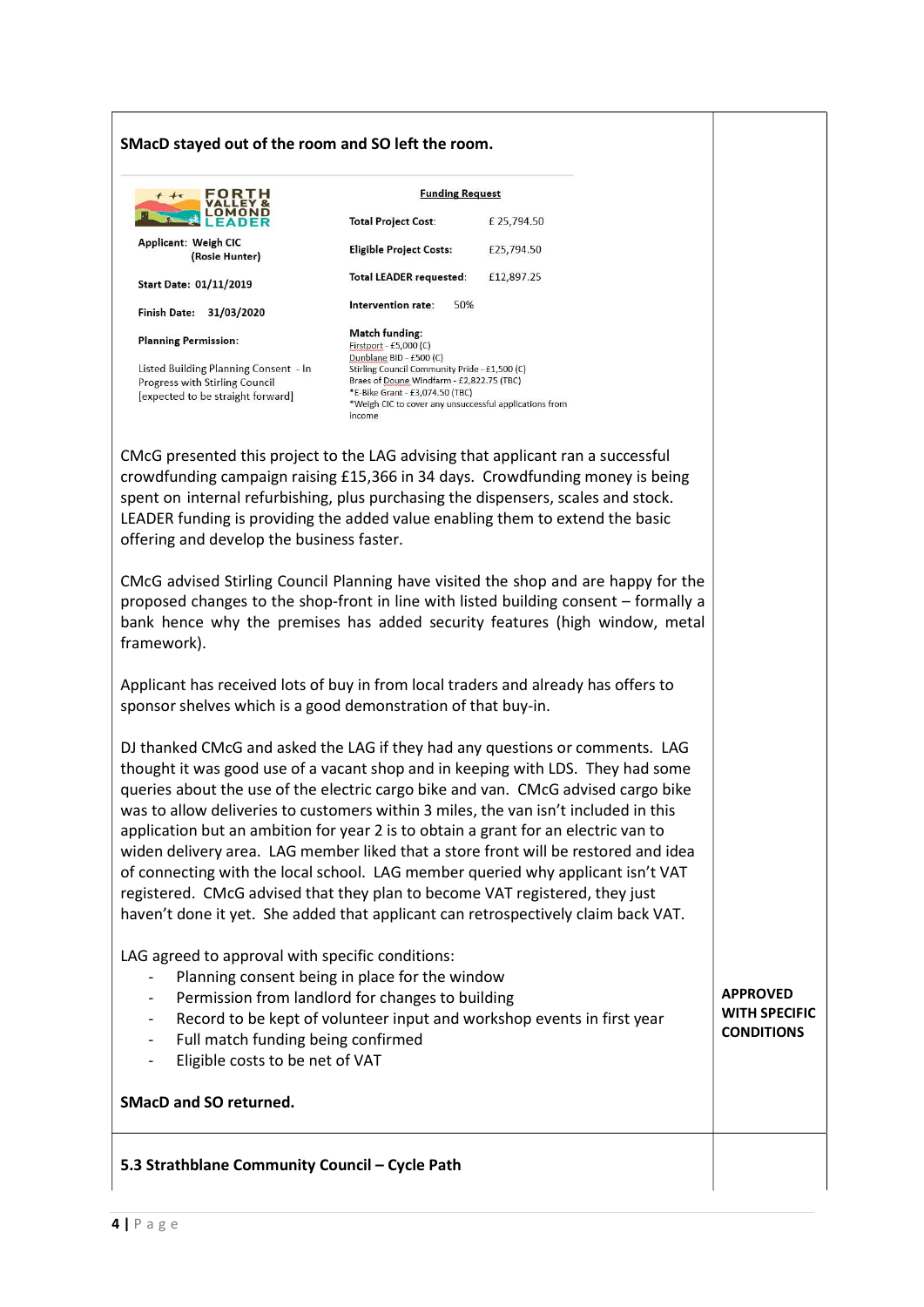

team to re-position the access for

cyclists

| <b>ALLEADER</b>                                                       |                                        |         |
|-----------------------------------------------------------------------|----------------------------------------|---------|
| Applicant:                                                            | <b>Total Project Cost:</b>             | £52.440 |
| <b>Strathblane Community</b>                                          |                                        |         |
| <b>Development Trust</b>                                              | <b>Eligible Project Costs:</b>         | £52,440 |
| Start Date: 11 <sup>th</sup> Nov 2019<br>Finish Date: 17th April 2020 | <b>Total LEADER requested:</b>         | £17,066 |
| <b>Planning Permission:</b>                                           | 32.54%<br>Intervention rate:           |         |
| Approved with Conditions 28/08/19                                     | Match funding:                         |         |
| Working with Stirling Council Roads                                   | Sustrans - £25,868 + £2,006 (additiona |         |

funding secured from LEADER/CSET)

**Funding Request** 

 $\cdot$  CSET-£7.500

CMcG presented project to the LAG advising that Strathblane Community Development Trust have been working with Sustrans "Places for Everyone" funding programme and are currently at stage 5 (construction) of the process. To have Sustrans support for this stage, the Trust need to find match funding. CMcG displayed a map showing the gap in the route and its proximity to residential areas, school, allotments and the John Muir Way.

CMcG showed the LAG a revised signed path agreement with landowner with a minimum of 5 years lease which is the LEADER minimum. She added that Stirling Council Transport department are of the opinion that the proposed drop crossings are not required and don't support this element as this will impact on position and type of signs.

DJ thanked CMcG and asked the LAG if they had any questions or comments. LAG member with recent experience of cycle paths agreed with Planning/Roads regarding dropped kerbs. They queried if Sustrans have agreed to the change as from their recent experience this is a requirement which is easily overlooked? AMK suggested flagging up to Applicant and including it as a condition. LAG queried Match funding from CSET. CMcG advised we will find out on Friday (11 October 2019) if successful. LAG queried if 2014 wildlife survey was still relevant. CMcG advised that Trust are happy to do another survey but it will cost around £600 – LAG wondered if this could this be included in the grant? Another LAG member suggested that Planning department may have already done this by walking the route. Chair requested clarification if the survey or similar had been carried out by another body and if not, a new survey is carried out which will be included in the LEADER grant at the intervention rate (32.54%). Another LAG member raised the question of whether it is a strategic route for the area. Another LAG member agreed but liked that it was filling a gap linking strategic facilities within the village. LAG member queried if its good value for money considering it's only for 110 metres. CMcG advised cost it high because the land is very boggy and will need a lot of work. AMK noted that there are links with our LAG led cycle tourism project and the costs are on a par with other LEADER funded cycle paths and that cycle paths appear to be just very expensive to build.

LAG agreed to approve with specific conditions:

- Seeking clarity on status of 2014 Phase 1 survey to see if it is still current.
- If survey not current, LAG agrees to part fund cost of new survey
- If survey is greater than £600 then CSGNT may be able to undertake survey

APPROVED WITH SPECIFIC **CONDITIONS**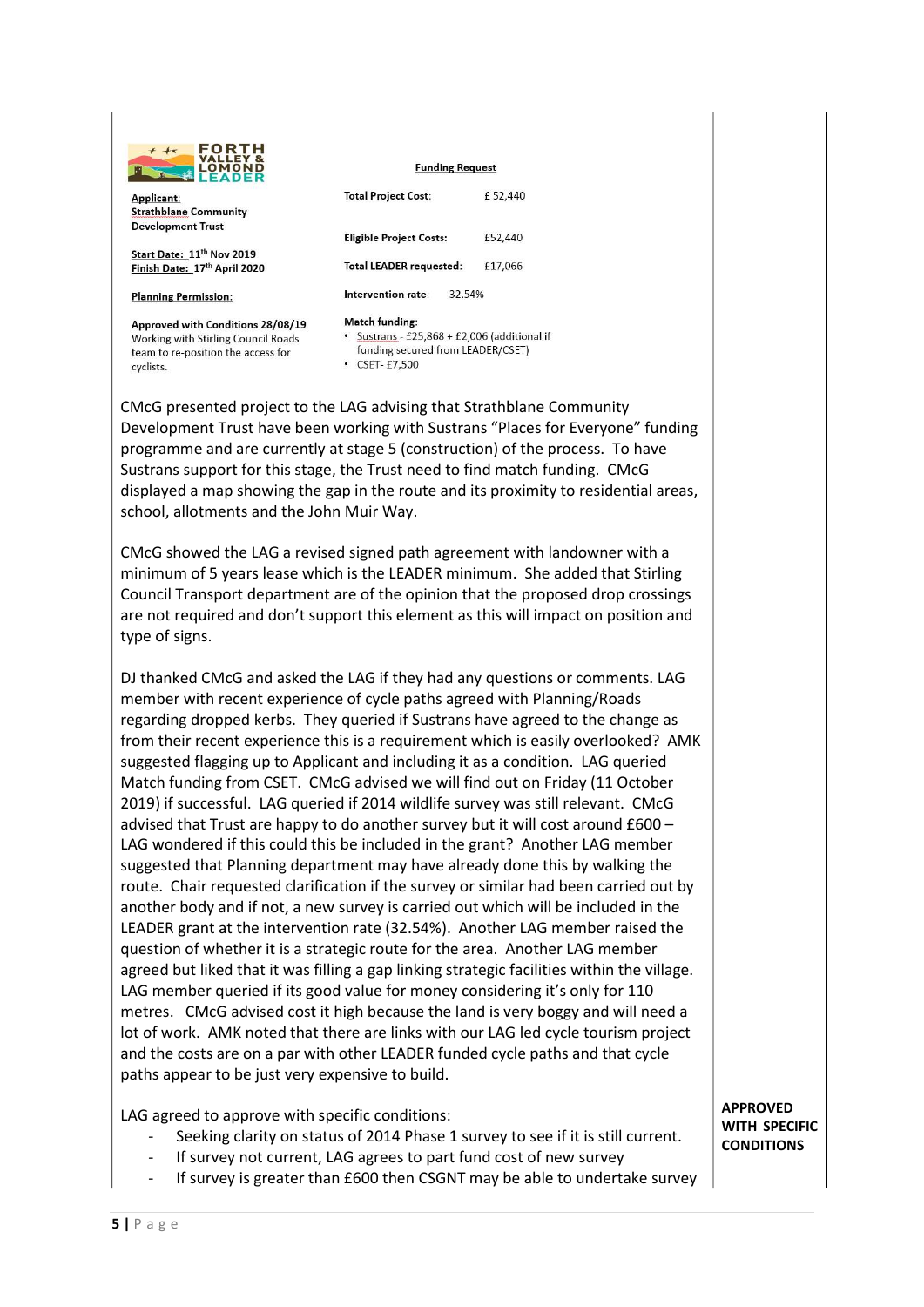- Point to note on promotion of route is recommended. Also to ensure Sustrans is aware of design changes.

| astrains is aware or acsign changes.                                                                                                                                                                                                                                                                                                                                                                                                                                                                                                                                                                                                                                                                                                                                                                                                                                                                                                                                                                                                                                                                                                                                                                                                                                                                 |                                |                                                                                                                                                                                                                                                                                                                                                                                                                           |                                                                        |
|------------------------------------------------------------------------------------------------------------------------------------------------------------------------------------------------------------------------------------------------------------------------------------------------------------------------------------------------------------------------------------------------------------------------------------------------------------------------------------------------------------------------------------------------------------------------------------------------------------------------------------------------------------------------------------------------------------------------------------------------------------------------------------------------------------------------------------------------------------------------------------------------------------------------------------------------------------------------------------------------------------------------------------------------------------------------------------------------------------------------------------------------------------------------------------------------------------------------------------------------------------------------------------------------------|--------------------------------|---------------------------------------------------------------------------------------------------------------------------------------------------------------------------------------------------------------------------------------------------------------------------------------------------------------------------------------------------------------------------------------------------------------------------|------------------------------------------------------------------------|
| <b>5.4 LEADER Legacy Project</b>                                                                                                                                                                                                                                                                                                                                                                                                                                                                                                                                                                                                                                                                                                                                                                                                                                                                                                                                                                                                                                                                                                                                                                                                                                                                     |                                |                                                                                                                                                                                                                                                                                                                                                                                                                           |                                                                        |
| =0RT<br>$+r$                                                                                                                                                                                                                                                                                                                                                                                                                                                                                                                                                                                                                                                                                                                                                                                                                                                                                                                                                                                                                                                                                                                                                                                                                                                                                         | <b>Funding Request</b>         |                                                                                                                                                                                                                                                                                                                                                                                                                           |                                                                        |
|                                                                                                                                                                                                                                                                                                                                                                                                                                                                                                                                                                                                                                                                                                                                                                                                                                                                                                                                                                                                                                                                                                                                                                                                                                                                                                      |                                |                                                                                                                                                                                                                                                                                                                                                                                                                           |                                                                        |
| Applicant:<br><b>FVL LAG</b>                                                                                                                                                                                                                                                                                                                                                                                                                                                                                                                                                                                                                                                                                                                                                                                                                                                                                                                                                                                                                                                                                                                                                                                                                                                                         | <b>Total Project Cost:</b>     | £17,165                                                                                                                                                                                                                                                                                                                                                                                                                   |                                                                        |
| 12 Oct 2019<br><b>Start Date:</b><br><b>Finish Date:</b><br>30 Apr 2020                                                                                                                                                                                                                                                                                                                                                                                                                                                                                                                                                                                                                                                                                                                                                                                                                                                                                                                                                                                                                                                                                                                                                                                                                              | <b>Eligible Project Costs:</b> | £17,165                                                                                                                                                                                                                                                                                                                                                                                                                   |                                                                        |
|                                                                                                                                                                                                                                                                                                                                                                                                                                                                                                                                                                                                                                                                                                                                                                                                                                                                                                                                                                                                                                                                                                                                                                                                                                                                                                      | <b>Total LEADER requested:</b> | £17,165                                                                                                                                                                                                                                                                                                                                                                                                                   |                                                                        |
| As a LAG led project, subject to SG<br>Pre-Approval                                                                                                                                                                                                                                                                                                                                                                                                                                                                                                                                                                                                                                                                                                                                                                                                                                                                                                                                                                                                                                                                                                                                                                                                                                                  | Intervention rate:             | 100%                                                                                                                                                                                                                                                                                                                                                                                                                      |                                                                        |
| AMK presented project to LAG noting it had previously been discussed at the June<br>LAG meeting and a subgroup has met separately since. She explained that the<br>through this extended period of uncertainty facing rural areas with the imminent<br>come next in terms of support for rural development. The idea of the subgroup is<br>to convene a series of consultation events introduced by an inspirational video<br>based on LEADER projects grouped under the five themes of Creating resilient and<br>smart communities, Investing in sustainable actions, Preparing climate actions,<br>Fostering partnership working and Social inclusion and addressing inequalities.<br>have been approached with two quotes received so far. Managed to bring costs<br>down with a modest day rate. Currently awaiting approval from Scottish<br>Government as it's a LAG led project.<br>DJ thanked AMK and asked the LAG if they had any questions or comments. LAG<br>asked about the brief. AMK advised that the consultation, brochure and website<br>brief had been uploaded to LARCs in documents - with the video brief to follow<br>learnt of LEADER across Scotland and will run in parallel to our project if approved<br>by the LAG.<br>LAG agreed to approve with standard conditions. |                                | project aims to prepare and support communities and businesses to help them get<br>withdrawal of EU funding, currently on 31 October 2019, without knowing what will<br>AMK reported that project scored well and comments all positive. Four consultants<br>soon. LAG member queried whether SRUC were doing similar work? AMK advised<br>that SRUC had been commissioned by Scottish Government to evaluate the lessons | <b>APPROVED</b><br><b>WITH</b><br><b>STANDARD</b><br><b>CONDITIONS</b> |
|                                                                                                                                                                                                                                                                                                                                                                                                                                                                                                                                                                                                                                                                                                                                                                                                                                                                                                                                                                                                                                                                                                                                                                                                                                                                                                      |                                |                                                                                                                                                                                                                                                                                                                                                                                                                           |                                                                        |
| <b>5.5 Dounans Conference Centre</b>                                                                                                                                                                                                                                                                                                                                                                                                                                                                                                                                                                                                                                                                                                                                                                                                                                                                                                                                                                                                                                                                                                                                                                                                                                                                 |                                |                                                                                                                                                                                                                                                                                                                                                                                                                           |                                                                        |
|                                                                                                                                                                                                                                                                                                                                                                                                                                                                                                                                                                                                                                                                                                                                                                                                                                                                                                                                                                                                                                                                                                                                                                                                                                                                                                      |                                |                                                                                                                                                                                                                                                                                                                                                                                                                           |                                                                        |
|                                                                                                                                                                                                                                                                                                                                                                                                                                                                                                                                                                                                                                                                                                                                                                                                                                                                                                                                                                                                                                                                                                                                                                                                                                                                                                      |                                |                                                                                                                                                                                                                                                                                                                                                                                                                           |                                                                        |
|                                                                                                                                                                                                                                                                                                                                                                                                                                                                                                                                                                                                                                                                                                                                                                                                                                                                                                                                                                                                                                                                                                                                                                                                                                                                                                      |                                |                                                                                                                                                                                                                                                                                                                                                                                                                           |                                                                        |
|                                                                                                                                                                                                                                                                                                                                                                                                                                                                                                                                                                                                                                                                                                                                                                                                                                                                                                                                                                                                                                                                                                                                                                                                                                                                                                      |                                |                                                                                                                                                                                                                                                                                                                                                                                                                           |                                                                        |
|                                                                                                                                                                                                                                                                                                                                                                                                                                                                                                                                                                                                                                                                                                                                                                                                                                                                                                                                                                                                                                                                                                                                                                                                                                                                                                      |                                |                                                                                                                                                                                                                                                                                                                                                                                                                           |                                                                        |
|                                                                                                                                                                                                                                                                                                                                                                                                                                                                                                                                                                                                                                                                                                                                                                                                                                                                                                                                                                                                                                                                                                                                                                                                                                                                                                      |                                |                                                                                                                                                                                                                                                                                                                                                                                                                           |                                                                        |
|                                                                                                                                                                                                                                                                                                                                                                                                                                                                                                                                                                                                                                                                                                                                                                                                                                                                                                                                                                                                                                                                                                                                                                                                                                                                                                      |                                |                                                                                                                                                                                                                                                                                                                                                                                                                           |                                                                        |
|                                                                                                                                                                                                                                                                                                                                                                                                                                                                                                                                                                                                                                                                                                                                                                                                                                                                                                                                                                                                                                                                                                                                                                                                                                                                                                      |                                |                                                                                                                                                                                                                                                                                                                                                                                                                           |                                                                        |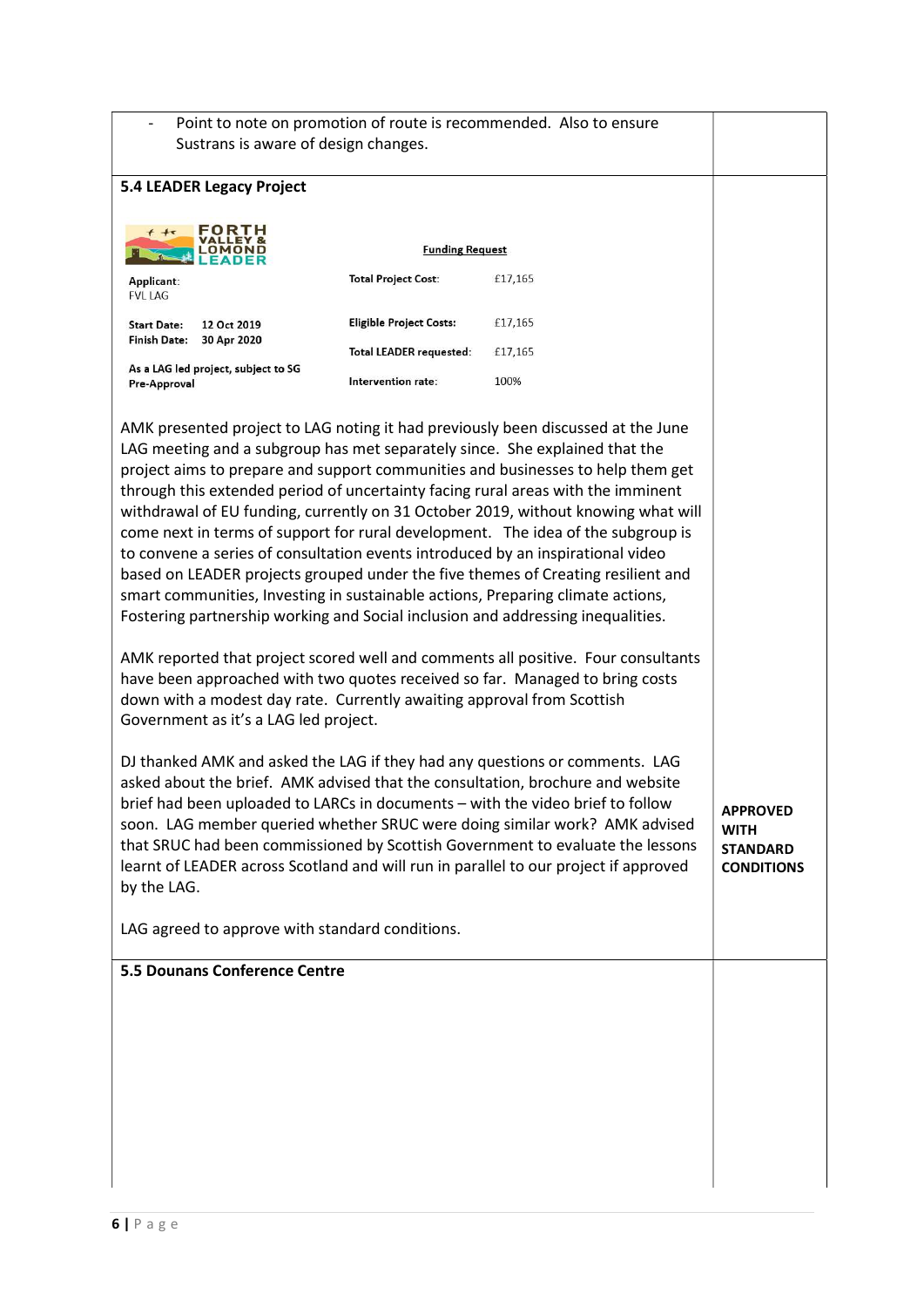| FORTH               |
|---------------------|
| <b>VALLEY &amp;</b> |
| <b>LOMOND</b>       |
|                     |

# **Summary Funding Request**

| Applicant:<br><b>Dounans Conference, Meeting</b><br>and Event Venue                                                                                                                                                                                                                                                                                 | <b>Total Project Cost:</b><br><b>Eligible Project Costs:</b><br><b>Total LEADER requested:</b> | £62,916.68<br>£62,916.68<br>£25,000                                                                                                                                                                                                                                                                                                                                                                                                                                                                                         |                                                   |
|-----------------------------------------------------------------------------------------------------------------------------------------------------------------------------------------------------------------------------------------------------------------------------------------------------------------------------------------------------|------------------------------------------------------------------------------------------------|-----------------------------------------------------------------------------------------------------------------------------------------------------------------------------------------------------------------------------------------------------------------------------------------------------------------------------------------------------------------------------------------------------------------------------------------------------------------------------------------------------------------------------|---------------------------------------------------|
| Start Date: 31 October 2019<br>Finish Date: 31 March 2020                                                                                                                                                                                                                                                                                           | Intervention rate: 39.6%                                                                       |                                                                                                                                                                                                                                                                                                                                                                                                                                                                                                                             |                                                   |
| Planning Permission: n/a                                                                                                                                                                                                                                                                                                                            | Match funding: private funding confirmed<br>from SOEC Ltd                                      |                                                                                                                                                                                                                                                                                                                                                                                                                                                                                                                             |                                                   |
|                                                                                                                                                                                                                                                                                                                                                     |                                                                                                |                                                                                                                                                                                                                                                                                                                                                                                                                                                                                                                             |                                                   |
| target groups benefiting both Dounans and Aberfoyle.                                                                                                                                                                                                                                                                                                |                                                                                                | NK presented to this project to the LAG advising LEADER have previously funded them<br>for refurbishment of accommodation block. This project is to refurbish and upgrade<br>the Hall at Dounans Outdoor Centre to create a new Conference, Meetings and<br>Events (CME) venue. After great use over 80 years, the Hall is a rather tired and<br>underused resource and urgently needs refurbishment. Proposal to upgrade to<br>provide new CME functionality creating new income streams and attracting new                |                                                   |
| NK advised no planning permission is required as it's replacing like for like. She<br>added that Dounans have provided evidence of exceeding targets from their<br>previous LEADER application.                                                                                                                                                     |                                                                                                |                                                                                                                                                                                                                                                                                                                                                                                                                                                                                                                             | <b>APPROVED</b><br><b>WITH</b><br><b>STANDARD</b> |
| DJ thanked NK and asked the LAG if they had any questions or comments. LAG<br>considered adding specific conditions i.e. 2 year post award income level update,<br>independent market/business plan and ensure toilets are accessible for all but then<br>decided this would be too difficult to monitor beyond the end of the LEADER<br>programme. |                                                                                                |                                                                                                                                                                                                                                                                                                                                                                                                                                                                                                                             | <b>CONDITIONS</b>                                 |
| group and offered respite.                                                                                                                                                                                                                                                                                                                          |                                                                                                | LAG agreed it will improve the overall site and liked that it catered for disabled                                                                                                                                                                                                                                                                                                                                                                                                                                          |                                                   |
| LAG agreed to approve with standard conditions.                                                                                                                                                                                                                                                                                                     |                                                                                                | LAG voted 8 to approve with standard conditions and 2 for specific conditions.                                                                                                                                                                                                                                                                                                                                                                                                                                              |                                                   |
| 6. Projects Requesting Changes                                                                                                                                                                                                                                                                                                                      |                                                                                                |                                                                                                                                                                                                                                                                                                                                                                                                                                                                                                                             |                                                   |
| 6.1 Leny Falls (procurement delay = focus on just car park for LEADER)                                                                                                                                                                                                                                                                              |                                                                                                |                                                                                                                                                                                                                                                                                                                                                                                                                                                                                                                             |                                                   |
| LH, SB & SMacD left the room.                                                                                                                                                                                                                                                                                                                       |                                                                                                |                                                                                                                                                                                                                                                                                                                                                                                                                                                                                                                             |                                                   |
| and to include the bridge in the LEADER project but without the planning<br>later this year.                                                                                                                                                                                                                                                        |                                                                                                | AMK reminded the LAG of the issues the project had faced regarding not being able<br>to install a road crossing across the A84 to link the originally planned Leny Falls car<br>park to the walkway for safety reasons. The applicant had come back to the LAG at<br>the last LAG meeting in June with their idea to use a different carpark at Bochastle<br>permission, landowner consent or costings. LAG had decided not to agree the<br>changes until at least the planning permission and detailed costings were known |                                                   |
|                                                                                                                                                                                                                                                                                                                                                     |                                                                                                | More recently the applicant had advised AMK of major procurement delays which<br>would put the project outwith the LEADER awarding period. In a final attempt to                                                                                                                                                                                                                                                                                                                                                            |                                                   |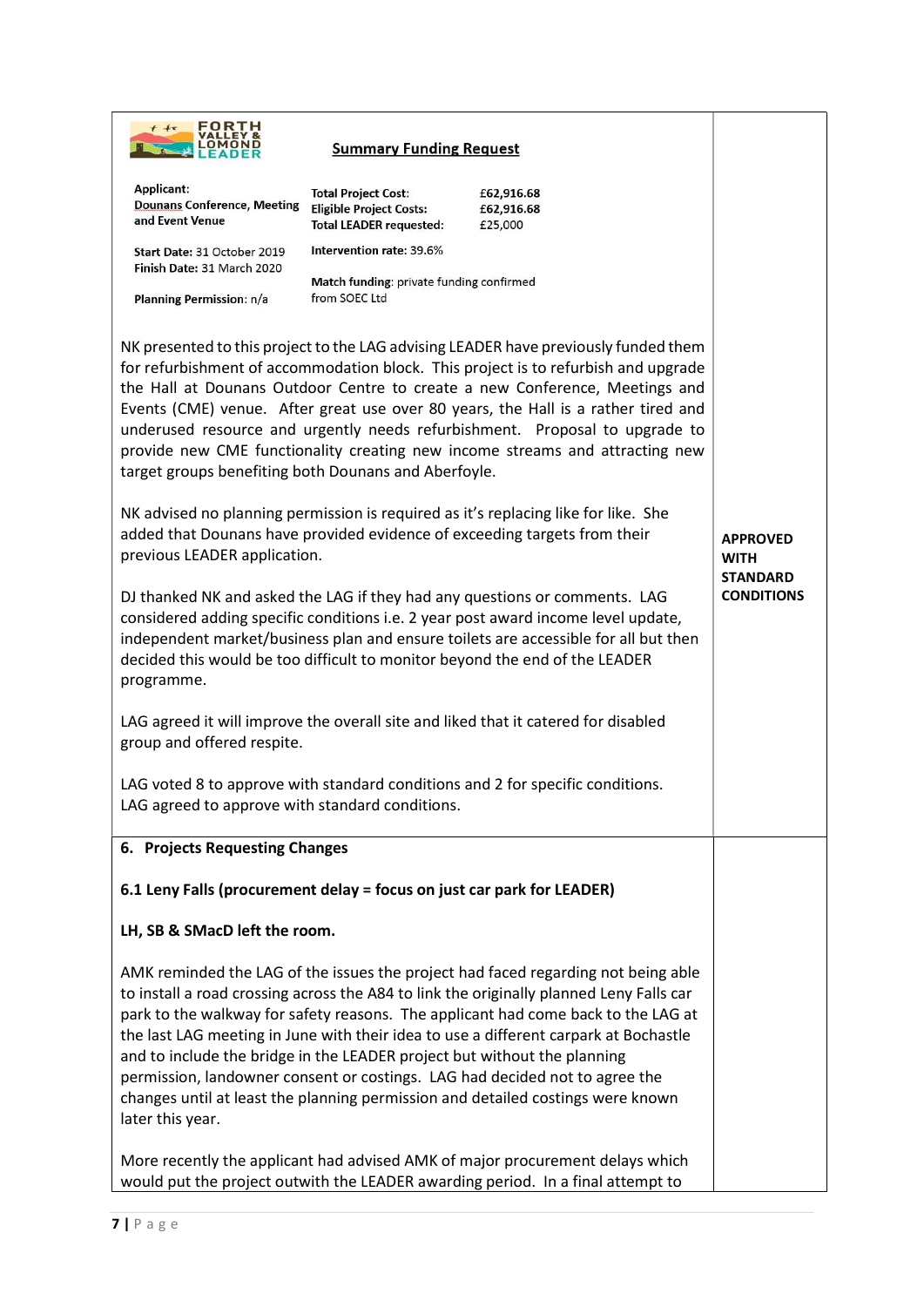| find a way of supporting the project AMK had suggested separating out the car park<br>works which the applicant thought could be procured relatively quickly. Car park<br>would also provide new access to Ben Ledi. Applicant proposing to increase<br>Bochastle car park capacity from 14 spaces to 29 spaces. As the LAG had previously<br>awarded £100k to the project, and consultants costings for carpark are<br>approximately £126k, the applicant is asking LAG if they can keep grant of £100k<br>giving an intervention rate of approx. 80%. These costs are approximate as the<br>work has not yet gone out to tender.                                                                                                                                                                  |                                                                            |
|-----------------------------------------------------------------------------------------------------------------------------------------------------------------------------------------------------------------------------------------------------------------------------------------------------------------------------------------------------------------------------------------------------------------------------------------------------------------------------------------------------------------------------------------------------------------------------------------------------------------------------------------------------------------------------------------------------------------------------------------------------------------------------------------------------|----------------------------------------------------------------------------|
| AMK asked the LAG for their thoughts - LAG queried if carpark was necessary and<br>what would happen if the bridge and walkway didn't proceed? AMK advised the<br>applicant has confirmed that they are committed to the project and they have<br>match funding for the rest of the project. LAG were uncomfortable with change<br>and costings and felt they didn't recognise the project so requested coming back<br>with a new fully completed application form and project plan. In response to a<br>question about the process, AMK advised if the project were rejected FVL LEADER<br>would have to return the money to the Scottish Government and then bid from the<br>central pot. LAG member queried how much originally was going to fund the<br>carpark and could we fund at that rate? |                                                                            |
| LAG agreed for applicant to come back to LAG in November with tendered costings<br>for the car park, along with a revised application form, project plan and change<br>request form.                                                                                                                                                                                                                                                                                                                                                                                                                                                                                                                                                                                                                | <b>APPLICANT TO</b><br><b>PROVIDE</b><br><b>MORE</b><br><b>INFORMATION</b> |
| AMK noted LAG will rank projects at the end of the meeting and take amount as per<br>Bowling project.                                                                                                                                                                                                                                                                                                                                                                                                                                                                                                                                                                                                                                                                                               |                                                                            |
|                                                                                                                                                                                                                                                                                                                                                                                                                                                                                                                                                                                                                                                                                                                                                                                                     |                                                                            |
| LH, SB & SMacD returned.                                                                                                                                                                                                                                                                                                                                                                                                                                                                                                                                                                                                                                                                                                                                                                            |                                                                            |
| 6.2 #WildWonders (addition of Wild Food Festival website)                                                                                                                                                                                                                                                                                                                                                                                                                                                                                                                                                                                                                                                                                                                                           |                                                                            |
| NK reported the Wild Wonders event in September went well with 545 visitors (this<br>figure includes stallholders and volunteers). All stallholders were asked to do one<br>paid event and one free event. NK noted the short lead in time for the first festival<br>and hopes now established, that event in May will be bigger and better. Final value<br>for ticket sales excluding the workshop bookings and lunch books were £1000 pre<br>sales and £388 on the day. Both are net and inclusive of ticket service commission.                                                                                                                                                                                                                                                                  |                                                                            |
| Responses from 50 questionnaires showed 50% lived locally, 100% came specifically<br>for the festival, 5% were staying overnight, 55% beginner foragers and 100%<br>interested in coming back next year.                                                                                                                                                                                                                                                                                                                                                                                                                                                                                                                                                                                            |                                                                            |
| AMK added that she had been worried that people would struggle to find the venue<br>given that Cardross Estate is so tucked away but no one reported issues. NK noted<br>they required a license for signage which is why there were no signs outside the<br>estate.                                                                                                                                                                                                                                                                                                                                                                                                                                                                                                                                |                                                                            |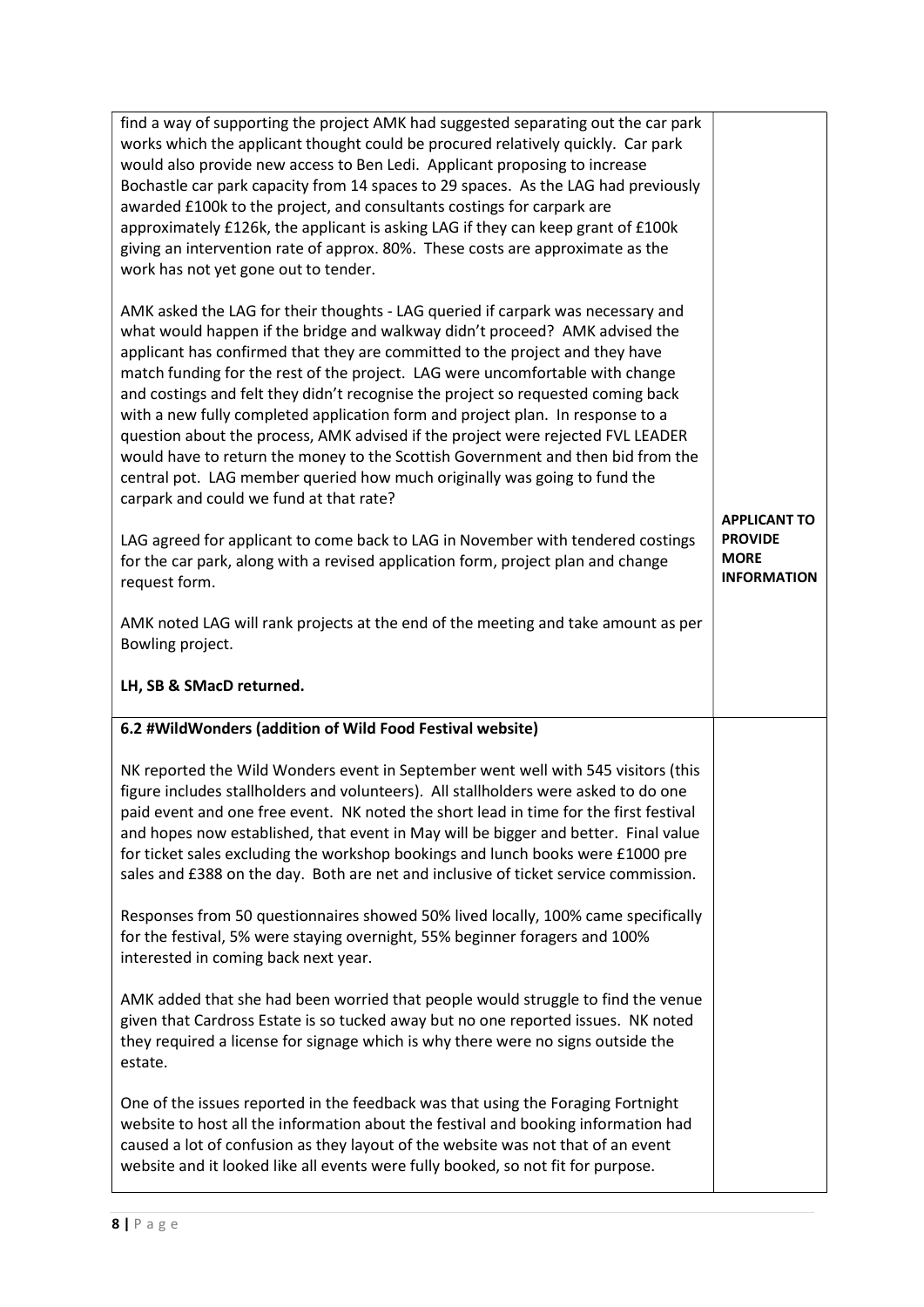| NK requested and addition to the project for a new Wild Food Festival website. NK<br>has gone out for quotes and received 2 so far. Prices range from £2,5k to £4k<br>depending on ticketing requirements. The goal is for someone to take over the<br>running of the festival and the website as a package, and NK advised she already<br>has some warm leads after the event. LAG were pleased to hear this.<br>LAG approved request for up to £4k for website.                                                                                                                                                                                                                                                                                                                                                                                                                                                                                       | <b>APPROVED -</b><br><b>UP TO £4K</b> |
|---------------------------------------------------------------------------------------------------------------------------------------------------------------------------------------------------------------------------------------------------------------------------------------------------------------------------------------------------------------------------------------------------------------------------------------------------------------------------------------------------------------------------------------------------------------------------------------------------------------------------------------------------------------------------------------------------------------------------------------------------------------------------------------------------------------------------------------------------------------------------------------------------------------------------------------------------------|---------------------------------------|
| 6.3 Cycle Tourism (addition of Dukes Weekender Legacy)                                                                                                                                                                                                                                                                                                                                                                                                                                                                                                                                                                                                                                                                                                                                                                                                                                                                                                  |                                       |
| JC requested an addition to the project due to the success of the Dukes Weekender<br>and the reputation of Aberfoyle for gravel riding 'Gravelfoyle' and previous<br>discussions about how best to ensure there is a legacy to our support of the event<br>so far. JC has been in regular contact with the organisers and an informal group of<br>cycle people in the area and they have suggested some waymarked and promoted<br>gravel routes in the forest as a legacy. If the LAG is still happy to be the financial<br>lead, the group can pull in £8k from Forestry and Land Scotland and LLTTNPA as well<br>as having them installed by F&LS. The routes would use existing forestry roads - 3<br>routes around Loch Ard have been scoped and Forestry and Land Scotland are on<br>board and working on a Memorandum of Understanding which should be complete<br>by the end of the month. Two key elements are the signage posts and marketing. |                                       |
| JC has already received some quotes - £28k - looking for £20k from LEADER,<br>Forestry and Land Scotland £3k along with in kind support and remaining £5k from<br>LLTNP (match funding still to be confirmed). He added the potential for the area is<br>significant and already have the locals on board.                                                                                                                                                                                                                                                                                                                                                                                                                                                                                                                                                                                                                                              |                                       |
| DJ thanked JC and asked if the LAG had any comments or questions. A LAG member<br>queried which pot the money would come from? AMK advised it could either be<br>the community pot (depending on ranking at end of meeting) or central pot. LAG<br>queried timescales? JC advised next Summer. Stirling Council queried if it could be<br>earlier as they might be able to add some funds to the project? JC advised they<br>have a subgroup meeting arranged for the end of the month and will discuss then.                                                                                                                                                                                                                                                                                                                                                                                                                                           |                                       |
| The request was agreed to support the development of Aberfoyle gravel trails with<br>up to £20K of support (for infrastructure and marketing).                                                                                                                                                                                                                                                                                                                                                                                                                                                                                                                                                                                                                                                                                                                                                                                                          |                                       |
| LAG requires written confirmation from partners; Forestry and Land Scotland and<br>LLTNP of their respective financial contributions by the end of Nov 2019 and the<br>purchase of infrastructure posts/signage/trail boards is completed by the end of<br>March 2020.                                                                                                                                                                                                                                                                                                                                                                                                                                                                                                                                                                                                                                                                                  | <b>REQUEST</b><br><b>AGREED</b>       |
| Forestry and Land Scotland to confirm timelines for the installation of infrastructure<br>(Ideally before the summer 2020).                                                                                                                                                                                                                                                                                                                                                                                                                                                                                                                                                                                                                                                                                                                                                                                                                             |                                       |
| 7. Update from LAG Strategic Projects                                                                                                                                                                                                                                                                                                                                                                                                                                                                                                                                                                                                                                                                                                                                                                                                                                                                                                                   |                                       |
| 7.1 Community Broadband & Smart Villages                                                                                                                                                                                                                                                                                                                                                                                                                                                                                                                                                                                                                                                                                                                                                                                                                                                                                                                |                                       |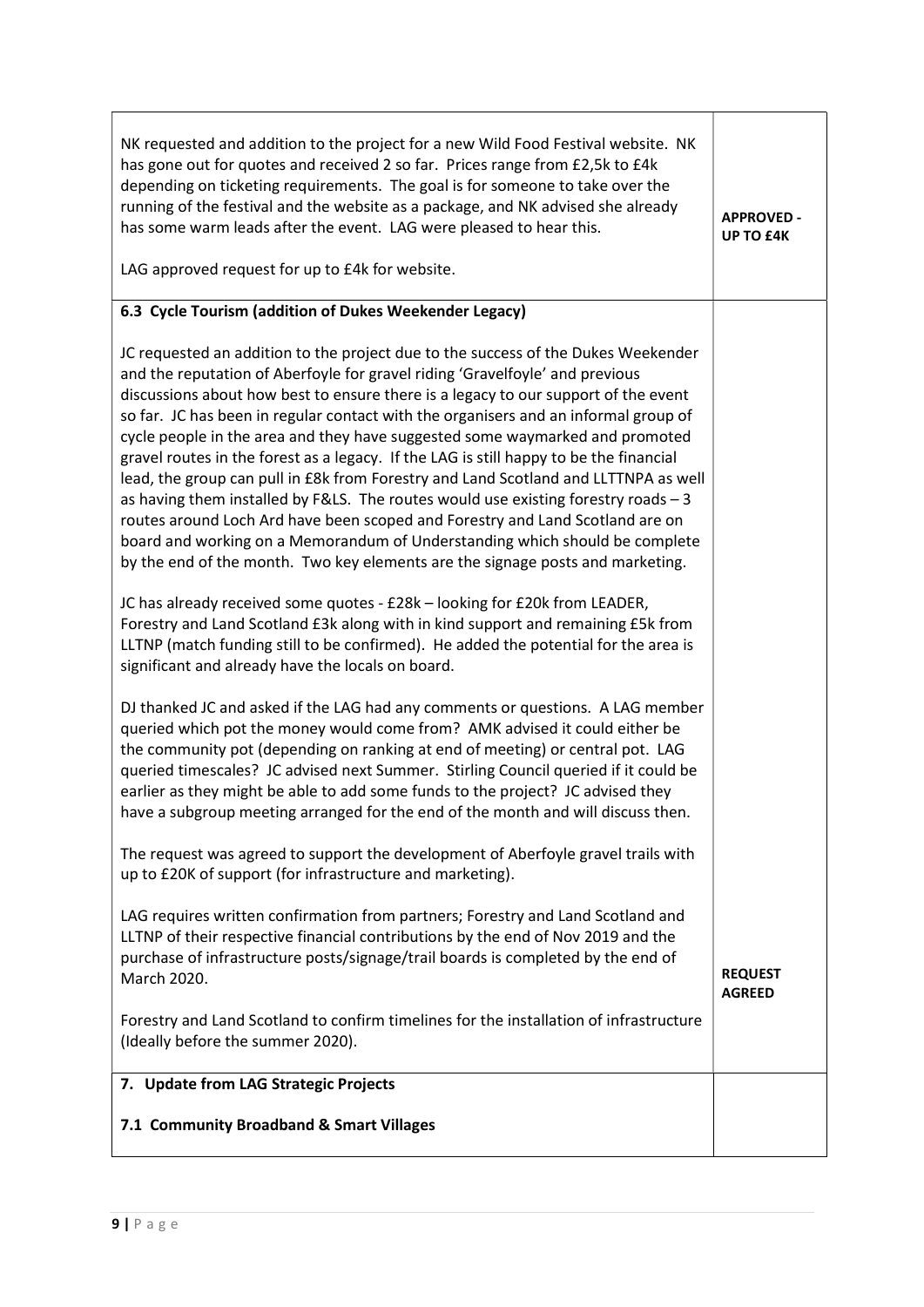SM advised that Rural Broadband has been nominated for two awards – COSLA Excellence Awards and INCA Gold Awards.

SM provided an update advising 5 projects are now built and providing a superfast service, 1 project is currently in construction, 5 communities are at the design stage and 7 communities exploring solutions.

SM reported Smart Villages project is intended to provide an impulse for making rural areas fit for the future. With FVL LEADER area we wish the project to be the catalyst for the creation of smart villages/rural digital hubs which will enable the Community to developing new solution for the supply of local goods, communications, learning, health & Government.

SM noted Trans-National meeting is planned for 20 & 21 November with 46 participants coming from Finland, Latvia, Greece, Ireland and Spain. SM then ran through the itinerary for the event. Project visits still need to be confirmed although SM has been discussing this with AMK as most visits will be to LEADER projects.

SM asked if LAG had any ideas for entertainment for the visitor to please get in touch. NK noted that when her transnational partners came they loved local traditional music and that maybe a ceilidh would work? AMK encourage LAG members and other interested parties to attend the event. Anyone interested should get in touch with Shaun.

### 7.2 Cycle Tourism

JC advised that as part of the promotion of ebike tourism the project had purchased an e-bike branded with #ebike smile and FVL LEADER. The idea is for the bike to be seen out and about as much as possible and at events.

Dukes Weekender took place on 7 & 8 September 2019, it increased number of race participants from 250 last year to 450 this year. Locals have got into the spirit and turned up to support on the day along with cafes staying open and creating special menus. JC stated FVL LEADER contributed £1,000 of sponsorship towards a pumptrack which proved popular with all ages as shown on the photos on screen.

JC has been working on content for the new Sustrans website featuring key cycling routes. At present only Caledonian Way is on the website but JC is working on NCN7 (Lochs and Glens). JC has been working with Sustrans and Jim Riach from the Countryside Trust to develop all ability access route for disabled riders i.e. avoiding gates, pinch point at Callander Forest Lodge Café, etc.

JC attended Eurobike in Germany in September which is the largest tradeshow for bikes. Travel talks took place on trade days. This was to scope out the event and to plan for taking a stand at next year's event, along with the Sustrans project participants.

DJ thanked JC for the update and opened up for questions and comments. LAG member queried the outcome of the Dukes Weekender gold package tour highlighted after last year's event by predecessor, Jane Beaton. JC to investigate and report back to next meeting.

Action: JC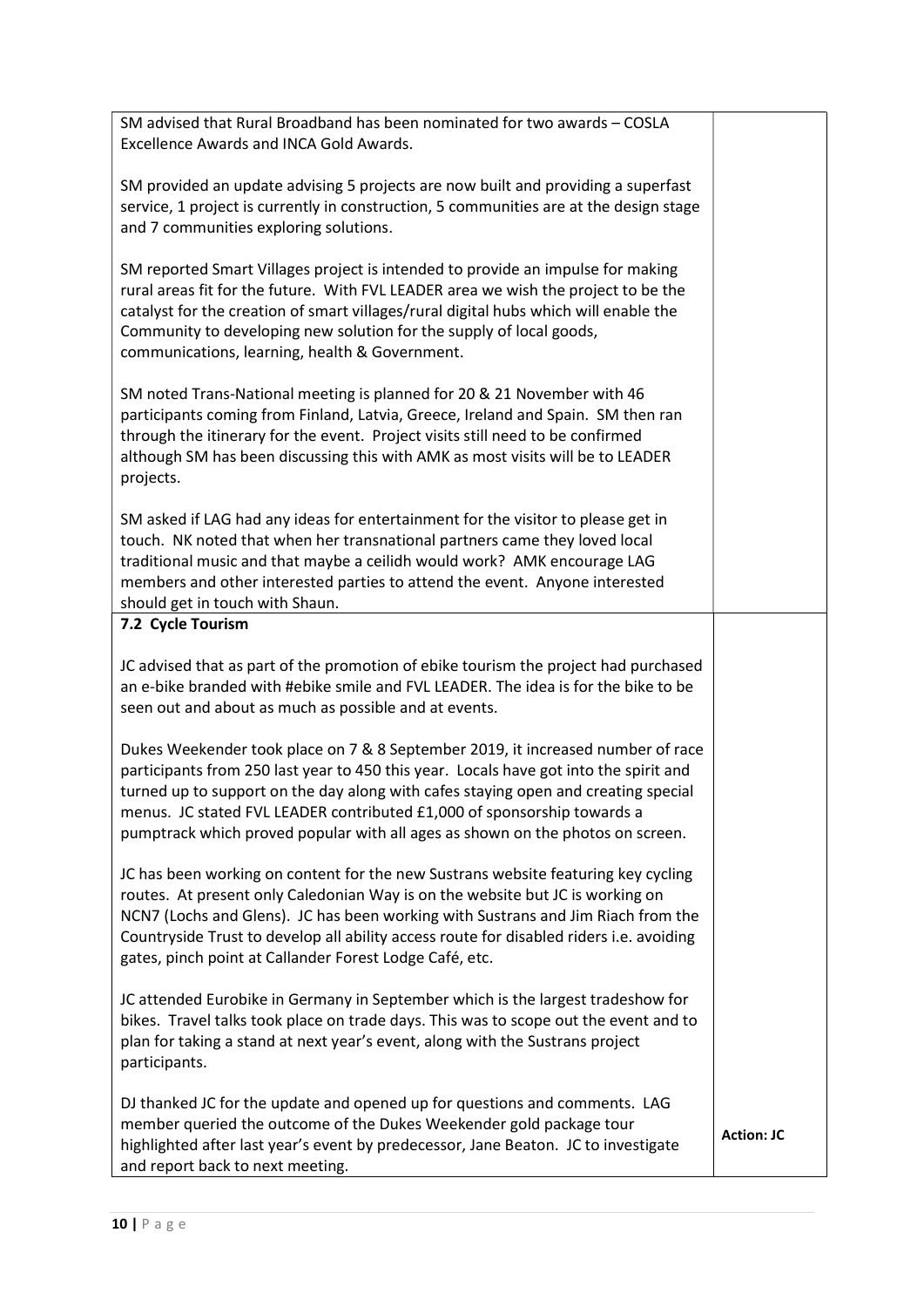| 7.3 FVL Food Festival                                                                                                                                                                                                                                                                                                                                                                                                                                                                                           |                    |
|-----------------------------------------------------------------------------------------------------------------------------------------------------------------------------------------------------------------------------------------------------------------------------------------------------------------------------------------------------------------------------------------------------------------------------------------------------------------------------------------------------------------|--------------------|
| AMK reported AR is on a training course and unable to attend today's LAG meeting.<br>AMK circulated leaflet produced for the Forth Valley Food Festival which starts on<br>11 October at 12 different locations with 46 opportunities to experience local food<br>and supporting 39 local food businesses. AMK urged LAG to help spread the word<br>through their social media channels.                                                                                                                        |                    |
| AMK stated that the first business network in June had to be cancelled and will now<br>take place November.                                                                                                                                                                                                                                                                                                                                                                                                     | <b>Action: AR</b>  |
| 8. Project Allocations & Ranking of Today's Decisions                                                                                                                                                                                                                                                                                                                                                                                                                                                           |                    |
| AMK referred back to the budget allocation sheet she circulated before the<br>meeting, advising there is merit in overcommitting, typically around 10% due to<br>project underspends. She added due to Brexit we have been told we won't be able<br>to move money in projects i.e. underspends after December 2019.                                                                                                                                                                                             |                    |
| AMK noted Rural Enterprise pot is only slightly overcommitted (-£517) now that<br>Weigh Ahead and Dounans Conference Centre projects have been approved but will<br>easily make this up from project underspends. West Highland Way project will go<br>to the Central pot.                                                                                                                                                                                                                                      |                    |
| AMK asked the LAG to rank the LEADER Legacy and Strathblane Cycle Path projects<br>along with Wild Wonders and Cycle Tourism change requests.                                                                                                                                                                                                                                                                                                                                                                   |                    |
| After some discussion the ranking decision:                                                                                                                                                                                                                                                                                                                                                                                                                                                                     |                    |
| 1. LEADER Legacy Project<br>2. Wild Wonders Change Request<br>3. Cycle Tourism Change Request<br>4. Strathblane Cycle Path.                                                                                                                                                                                                                                                                                                                                                                                     |                    |
| 9. AOCB                                                                                                                                                                                                                                                                                                                                                                                                                                                                                                         |                    |
| AMK and BC attended the celebration event for the Maid of Loch on Monday, 7<br>October. BC noted thought it looked stunning. Engines were running and 2 function<br>rooms available for hire for weddings, etc. She noted they still have lots to do. LAG<br>discussed the funding for the future for the project acknowledging the high level of<br>competition for Heritage Lottery Funding but thought they should continue with<br>their plans to apply as there is no other obvious funder on the horizon. |                    |
| On a different not, AMK advised she's received news that LAG member Janice<br>Kennedy is not here today as she is undergoing treatment. The LAG wished her well<br>and asked if AMK would send a card and gift.                                                                                                                                                                                                                                                                                                 | <b>Action: AMK</b> |
| 10. Date of next Meeting                                                                                                                                                                                                                                                                                                                                                                                                                                                                                        |                    |
|                                                                                                                                                                                                                                                                                                                                                                                                                                                                                                                 |                    |